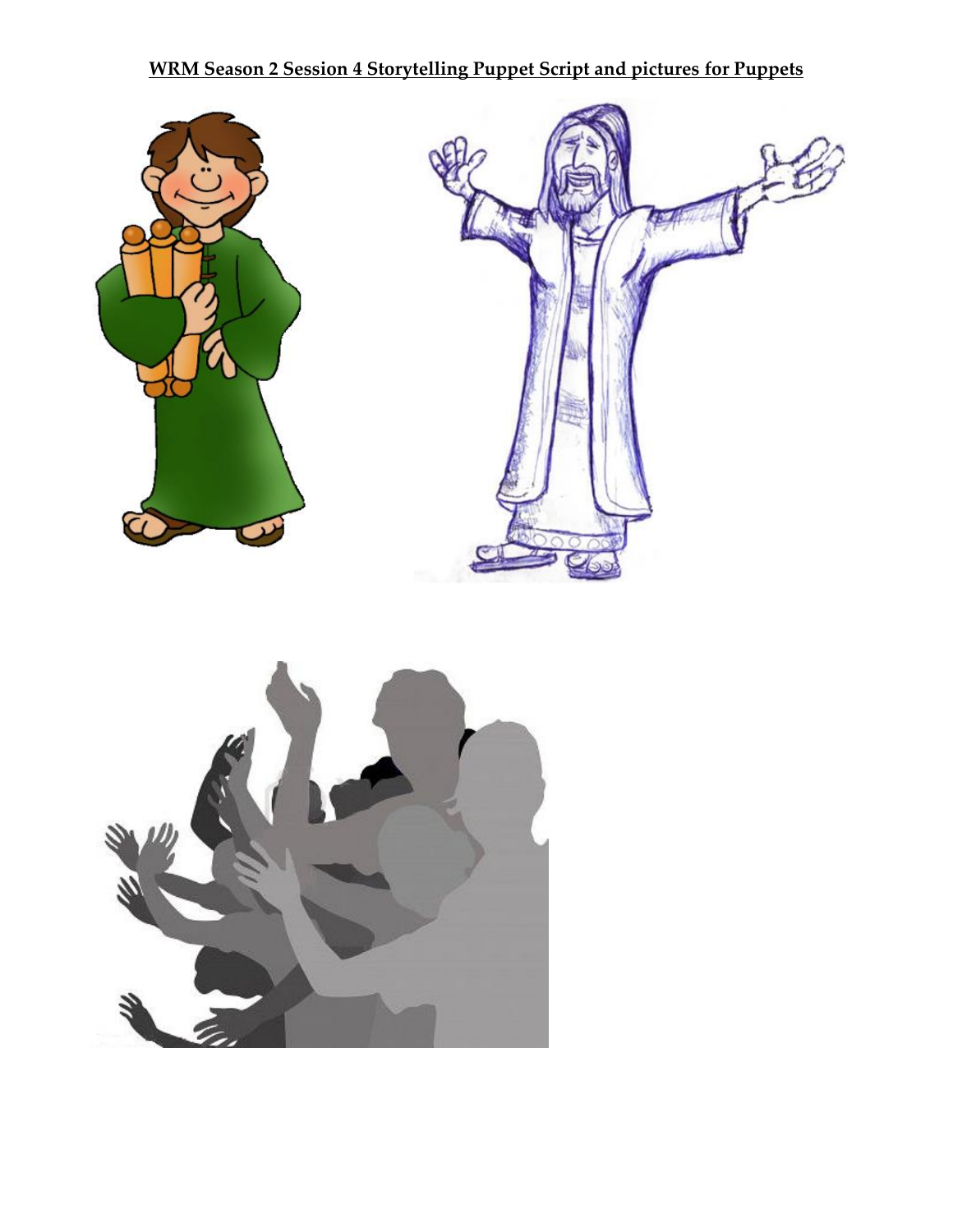## THE END

# NIGHT TIME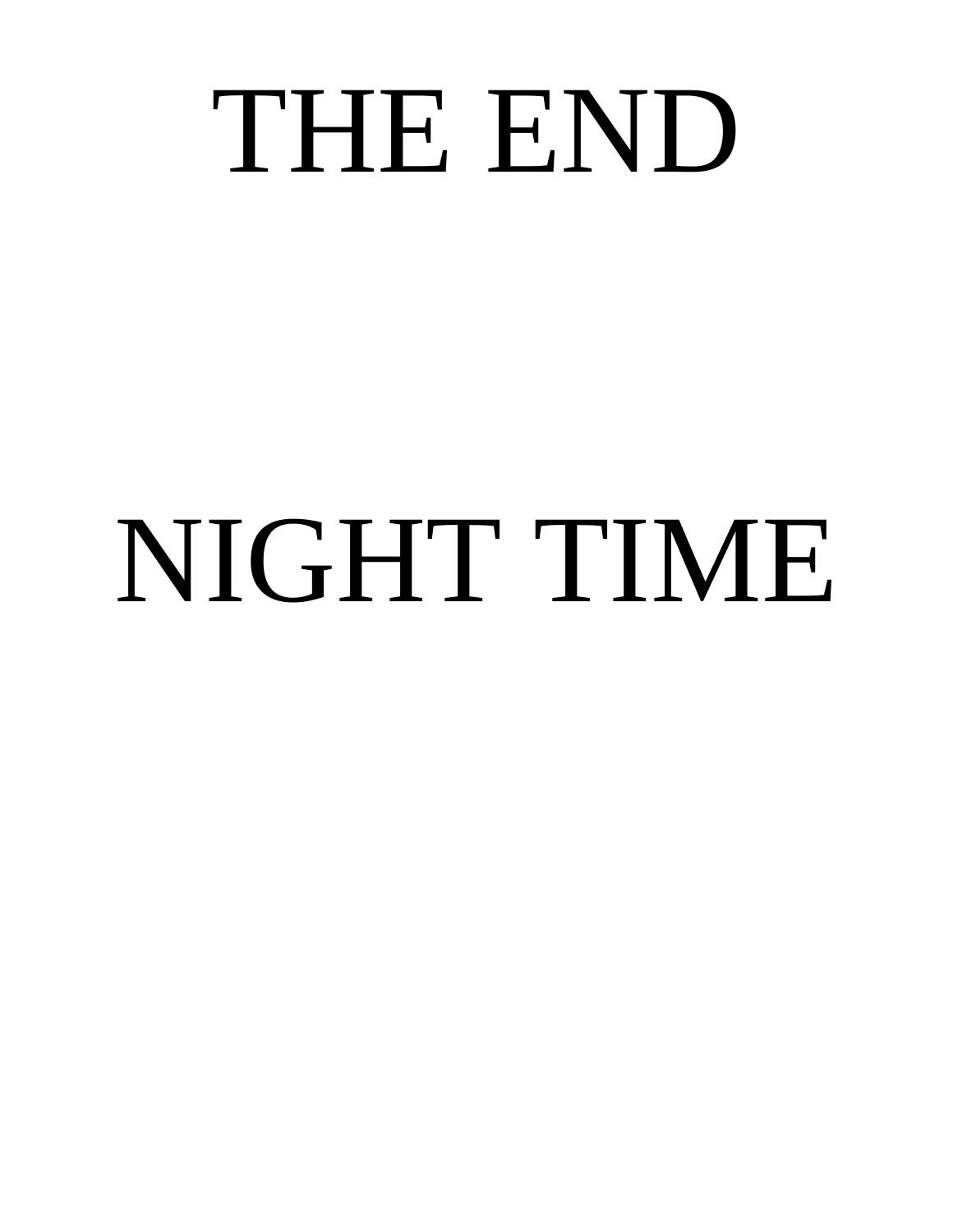## **Puppet Play Script**

#### **Popsicle "people" and props needed:**

- o Paper that says "Night time"
- o Jesus
- o Nicodemus
- o People of Israel
- o The End sign

#### **Speaking Characters:**

- o Jesus
- o Nicodemus

#### **Non-speaking or one-line parts:**

- o Night time
- o People of Israel

## **Screen Play**

**Nicodemus**: I love to have people pay attention to me!

**People of Israel:** [pop up] We can SEEEEE you! [pop back down]

**Nicodemus**: Hello there, people! Thank you! Thank you! See you tomorrow morning. [walk/bounce over and "stand" in front of sheet that says "Night time."

**Jesus:** [pops up in front of sheet that says "night time"]

**Nicodemus**: [*whispers*] Hello, Jesus.

**Jesus:** What? I can't hear you...Why are you whispering?

**Nicodemus**: [*clears throat – talks in normal voice*] Oh, right. Sorry. Just didn't want people to see me actually talk to you. But I forgot: It's night time. The people can't see me!

**People of Israel:** [pop up] We can SEEEEEE you! [pop back down]

**Nicodemus**: Oops! [*looks at where the people were. Looks back at Jesus*] Jesus, I just want to say that I know you're paying attention to God because no one can do what you're doing and say what you're saying without God's help. I'm very impressed. I was wondering if you could help me do what you're doing.

**Jesus:** To do what I'm doing, you need to be born again.

**Nicodemus**: What? Don't be silly – no one can do that!

**Jesus:** You can't see what God is doing until you start your life over and live God's way.